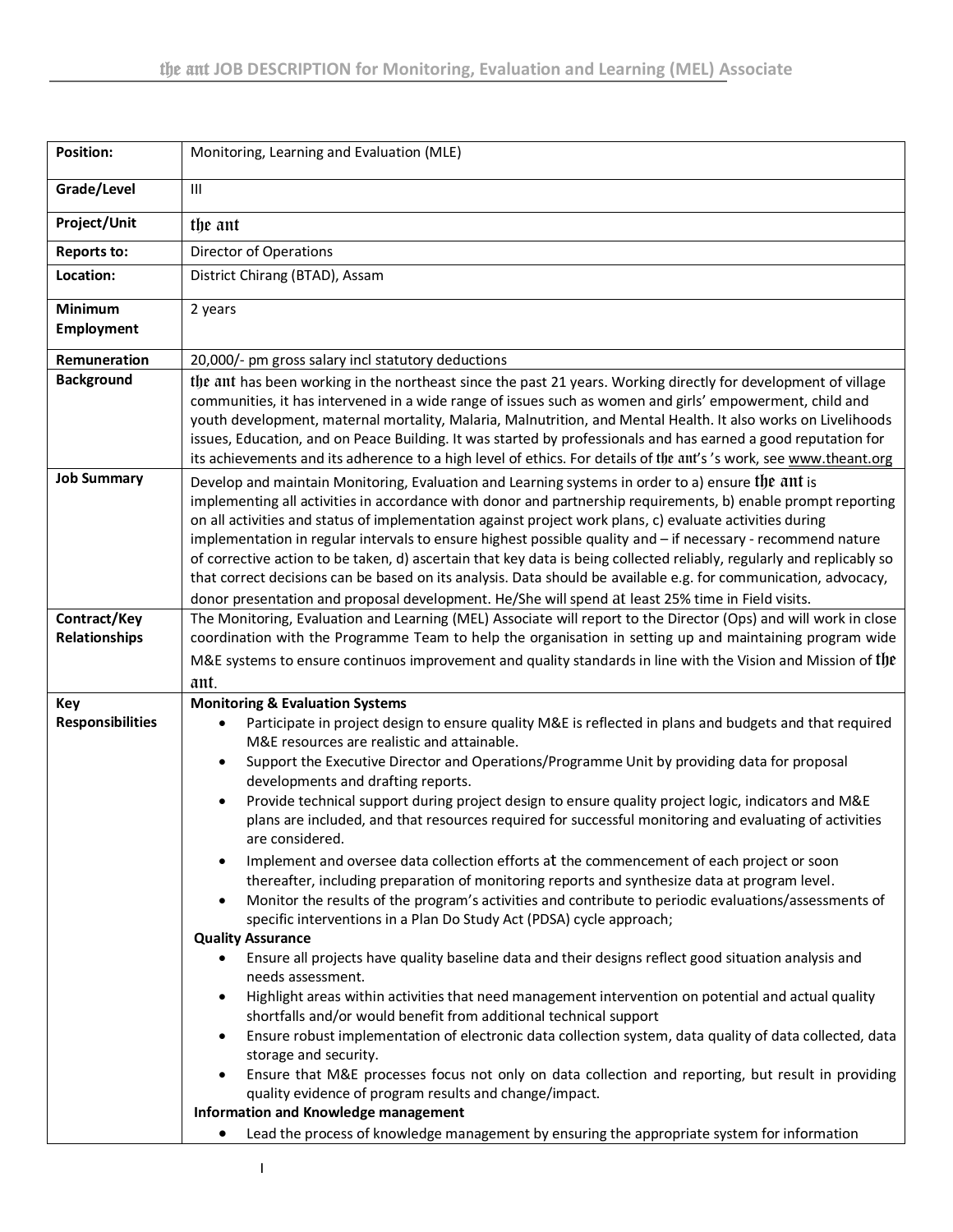|                     | gathering, analysis and storage is in place, lessons generated, documented and shared to relevant staff<br>across the organization.                                                                                                |  |  |  |  |  |  |  |  |  |  |
|---------------------|------------------------------------------------------------------------------------------------------------------------------------------------------------------------------------------------------------------------------------|--|--|--|--|--|--|--|--|--|--|
|                     | Lead in developing M&E tools and systems and operationalize it in coordination with                                                                                                                                                |  |  |  |  |  |  |  |  |  |  |
|                     | Operations/Programme unit<br>Prepare brief visit reports for all the field visits and share the same with the Operations/Programme                                                                                                 |  |  |  |  |  |  |  |  |  |  |
|                     | staff concerned with follow up points for improvement.                                                                                                                                                                             |  |  |  |  |  |  |  |  |  |  |
|                     | Work closely with Communications Associate to provide and ensure accurate information for<br>٠                                                                                                                                     |  |  |  |  |  |  |  |  |  |  |
|                     | publication purposes (Newsletters, Annual reports, Factsheets, etc.)                                                                                                                                                               |  |  |  |  |  |  |  |  |  |  |
|                     | Enable the organization to present key data at short notice to the donors and other stakeholders.<br>Coordinate with Programme team and the field staff for timely submission of monthly and quarterly                             |  |  |  |  |  |  |  |  |  |  |
|                     | reports                                                                                                                                                                                                                            |  |  |  |  |  |  |  |  |  |  |
|                     | Ensure timely collection and compilation of routine programme monitoring data of<br>projects/programme                                                                                                                             |  |  |  |  |  |  |  |  |  |  |
|                     | Monitor Computerised Management Information System (CMIS) update by the field staff, monitor real                                                                                                                                  |  |  |  |  |  |  |  |  |  |  |
|                     | time data entries and provide them feedback as and when required.                                                                                                                                                                  |  |  |  |  |  |  |  |  |  |  |
|                     | Reviewing the reports/data using data trend techniques and sharing analysis with Programme team.<br>$\bullet$                                                                                                                      |  |  |  |  |  |  |  |  |  |  |
|                     | Provide written feedbacks to the Project/Programme Coordinators on monthly basis and present the                                                                                                                                   |  |  |  |  |  |  |  |  |  |  |
|                     | same in the Monthly/Quarterly/Annual Review meetings and make the field team understand the<br>analysis and data including how to read the data, what are the gaps and provide them strategic                                      |  |  |  |  |  |  |  |  |  |  |
|                     | directions to improve the program.                                                                                                                                                                                                 |  |  |  |  |  |  |  |  |  |  |
|                     | Ensure program documentation is retained/saved/filed on both in hard copy and soft copy for future                                                                                                                                 |  |  |  |  |  |  |  |  |  |  |
|                     | reference as required.                                                                                                                                                                                                             |  |  |  |  |  |  |  |  |  |  |
|                     | <b>Capacity Building</b>                                                                                                                                                                                                           |  |  |  |  |  |  |  |  |  |  |
|                     | Build staff capacity to ensure methodologies for monitoring and evaluation of activities are in line with<br>$\bullet$<br>established practices and are focused not only on data collection and reporting, but result in providing |  |  |  |  |  |  |  |  |  |  |
|                     | evidence based management.                                                                                                                                                                                                         |  |  |  |  |  |  |  |  |  |  |
|                     | Provide guidance, develop tools, templates and conduct staff orientation on data collection tools and                                                                                                                              |  |  |  |  |  |  |  |  |  |  |
|                     | processes.                                                                                                                                                                                                                         |  |  |  |  |  |  |  |  |  |  |
|                     | Undertake field visits for data auditing by verifying base documents, provide handholding support to                                                                                                                               |  |  |  |  |  |  |  |  |  |  |
|                     | the field team for data entries and understanding data gaps.                                                                                                                                                                       |  |  |  |  |  |  |  |  |  |  |
| Qualification<br>&  | <b>Essential:</b>                                                                                                                                                                                                                  |  |  |  |  |  |  |  |  |  |  |
| <b>Experience</b>   | Master's degree in Development/ Social Work/ Sociology or minimum Bachelor's degree (preferably in<br>$\bullet$                                                                                                                    |  |  |  |  |  |  |  |  |  |  |
|                     | Development Economics, BBA or a Diploma/Master's in Data Science/Information Systems with                                                                                                                                          |  |  |  |  |  |  |  |  |  |  |
|                     | demonstrable experience) with at least 4 years experience in implementing the M&E activities of<br>development projects                                                                                                            |  |  |  |  |  |  |  |  |  |  |
|                     | Thorough knowledge of computer knowledge with excellent command on MS Excel, and other                                                                                                                                             |  |  |  |  |  |  |  |  |  |  |
|                     | database and statistical applications (SPSS, STATA, etc)                                                                                                                                                                           |  |  |  |  |  |  |  |  |  |  |
|                     |                                                                                                                                                                                                                                    |  |  |  |  |  |  |  |  |  |  |
|                     | Preferred:                                                                                                                                                                                                                         |  |  |  |  |  |  |  |  |  |  |
|                     | Female or trans gender<br>Knowledge and understanding of project monitoring, data collection and analysis                                                                                                                          |  |  |  |  |  |  |  |  |  |  |
|                     | Excellent written and oral communication skills in English required<br>٠                                                                                                                                                           |  |  |  |  |  |  |  |  |  |  |
|                     | Familiarity / Usage of a Local Language, such as Bodo, Assamese or Bengali, Hindi<br>٠                                                                                                                                             |  |  |  |  |  |  |  |  |  |  |
|                     | Knowledge of project cycle elements, M&E systems design and management.<br>٠                                                                                                                                                       |  |  |  |  |  |  |  |  |  |  |
|                     | Capacity building and facilitation skills.<br>$\bullet$                                                                                                                                                                            |  |  |  |  |  |  |  |  |  |  |
| <b>Skills</b><br>&  |                                                                                                                                                                                                                                    |  |  |  |  |  |  |  |  |  |  |
| <b>Competencies</b> | Good interpersonal, analytical and problem-solving skills.<br>Ability to work in and respect diversity, and contribute to positive team building and organizational                                                                |  |  |  |  |  |  |  |  |  |  |
|                     | culture.                                                                                                                                                                                                                           |  |  |  |  |  |  |  |  |  |  |
|                     | Ability to meet deadlines and be flexible to work in a dynamic work environment.                                                                                                                                                   |  |  |  |  |  |  |  |  |  |  |
|                     | Demonstrated learning agility, pro-activeness and openness to embrace new technologies at work                                                                                                                                     |  |  |  |  |  |  |  |  |  |  |
|                     | Ability to travel extensively to gather firsthand information from the field<br>٠                                                                                                                                                  |  |  |  |  |  |  |  |  |  |  |